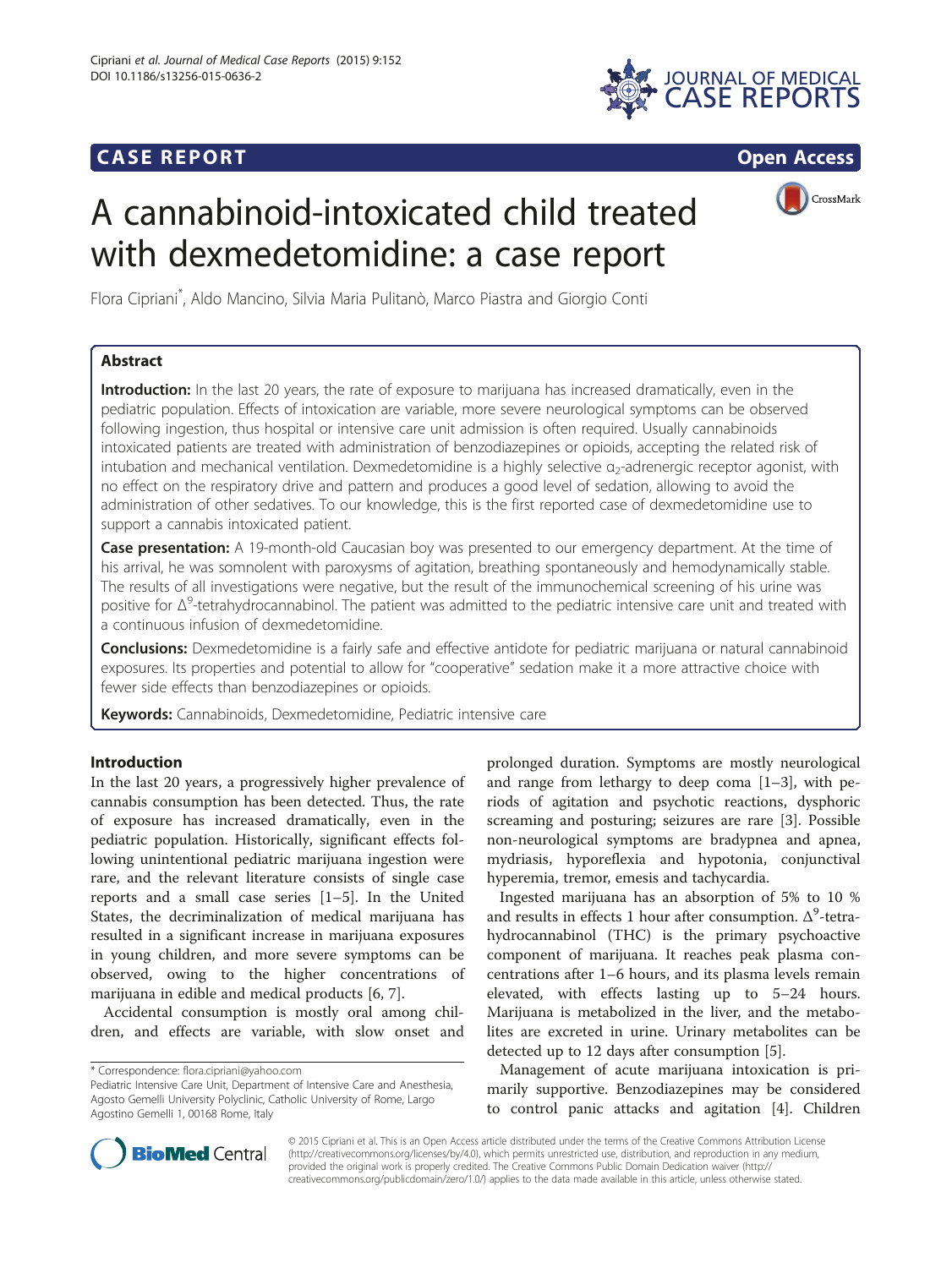should be observed for at least 6 hours after ingestion, and for 24 hours if symptomatic because THC has a terminal half-life of 20–30 hours [\[8](#page-3-0)].

In this report, we describe a pediatric case of accidental cannabinoid intoxication treated with dexmedetomidine to support the patient, thereby avoiding cardiovascular instability and the risk of mechanical ventilation.

## Case presentation

A 19-month-old Caucasian boy was presented to our emergency department in the morning. At the time of arrival, he was lethargic, responsive to painful stimulus with jarring cry, and with isocoric and isocyclic midpoint pupils. He was breathing spontaneously on room air with peripheral saturation of oxygen  $(SpO<sub>2</sub>)$  around 96 % and periods of apnea, lasting around 5 seconds, that were not associated with bradycardia. Hemodynamically, he was stable (systolic blood pressure: 125mmHg; heart rate: 160 beats per minute). The patient was somnolent with paroxysms of agitation. The mother reported that the somnolence had developed about 12 hours before presentation, after the child had eaten something he had found on the ground at a park. Emergency brain computed tomography showed no vascular, bone or parenchymal alterations. Hematological and blood chemistry investigations were normal. Immunochemical screening of his urine was performed, and the results were negative for everything (amphetamines, barbiturates, benzodiazepines, cocaine, methadone, opiates and tricyclic antidepressants) but natural cannabinoids (THC); synthetic cannabinoids were not tested. Subsequently, we collected serial blood samples for quantitative testing and a hair sample to evaluate chronic cannabis exposure.

We admitted the patient to our pediatric intensive care unit (PICU) for monitoring and supportive treatment. The child had normal vital signs and was resting quietly for most of the time; however, these periods of calm were interrupted by sudden-onset agitated outbursts of violent behavior. First, we tried to control these phases with non-pharmacological measures: quiet ambience in the room, toys and colors, music and videos, presence of parents and gentle wrapping of the child in the bed. At a later stage, we tried to control his agitation by administering an intravenous bolus of midazolam (1mg), which was followed by a brief obstructive apnea episode. Considering our experience with dexmedetomidine and knowing it has no depressive respiratory effect [[9](#page-3-0)], we started a dexmedetomidine continuous infusion, without any bolus, at the rate of 0.4μg/kg/hr and increased the rate progressively up to 0.7μg/kg/hr. The clinical effects are shown in Table 1 and Fig. [1](#page-2-0). The patient's episode of agitation disappeared with the dexmedetomidine continuous infusion, and he was quiet and cooperative. His vital sign parameters stabilized (Fig. [1\)](#page-2-0), and his  $SpO<sub>2</sub>$ stayed around 97 % to 100 % with spontaneous breathing on room air. After a 24-hour infusion, we progressively reduced dexmedetomidine until it was stopped while observing the patient's reaction. He was calm, had a full recovery of consciousness and his vital signs were stable. The patient was transferred to the pediatric general ward.

## **Discussion**

To the best of our knowledge, this is the first reported case of a pediatric patient with cannabinoid intoxication who was treated with dexmedetomidine. In the reported case, the use of dexmedetomidine allowed us to control the patient's phases of agitation and aggressiveness without administering benzodiazepines or opioids, thereby avoiding any delirium or respiratory depression and thus the risk of intubation, mechanical ventilation and the need of further sedation. It was possible to evaluate the state of consciousness of the child and to move him out of our PICU only 24 hours after admission.

Dexmedetomidine was approved by the U.S. Food and Drug Administration in 1999 in the United States for use only as a short-term medication  $\left( < 24 \right)$  hours) for analgesia and sedation in the intensive care unit (ICU). Its unique properties render it suitable for sedation and analgesia during the whole peri-operative period: as a premedication, as an anesthetic adjunct for general and

|  | Table 1 Objective Pain Scale (OPS) |  |  |  |
|--|------------------------------------|--|--|--|
|--|------------------------------------|--|--|--|

| Parameter                        | Finding                                         | OPS score<br>at 11:00 a.m. | OPS score<br>at 4:00 p.m. |
|----------------------------------|-------------------------------------------------|----------------------------|---------------------------|
| Crying                           | 0: Not crying                                   | $\mathfrak{D}$             | 0                         |
|                                  | 1: Responds to<br>tender loving care            |                            |                           |
|                                  | 2: Does not<br>respond to tender<br>loving care |                            |                           |
| Movement                         | 0: No movements                                 |                            | 0                         |
|                                  | 1: Restless                                     |                            |                           |
|                                  | 2: Thrashing or rigid                           |                            |                           |
| Agitation                        | 0: Asleep or calm                               | 1                          | 0                         |
|                                  | 1: Mild agitation                               |                            |                           |
|                                  | 2: Hysterical                                   |                            |                           |
| Systolic blood pressure          | $0:$ Increased $<$ 10%                          |                            | 0                         |
| (compared with<br>normal values) | 1: Increased<br>10-20%                          |                            |                           |
|                                  | 2: Increased >20%                               |                            |                           |

Specific distress behaviors associated with pain are helpful in quantifying pain or agitation in children unable to provide self-reported information. Several behavioral scales are available. The OPS is one of them and is commonly used in clinical practice. This scale incorporates four pain behaviors (crying, movement, agitation and verbalization) and blood pressure variation, a physiological measure of pain. Each of these categories is scored from 0 to 2, with a score ≥6 indicating intense pain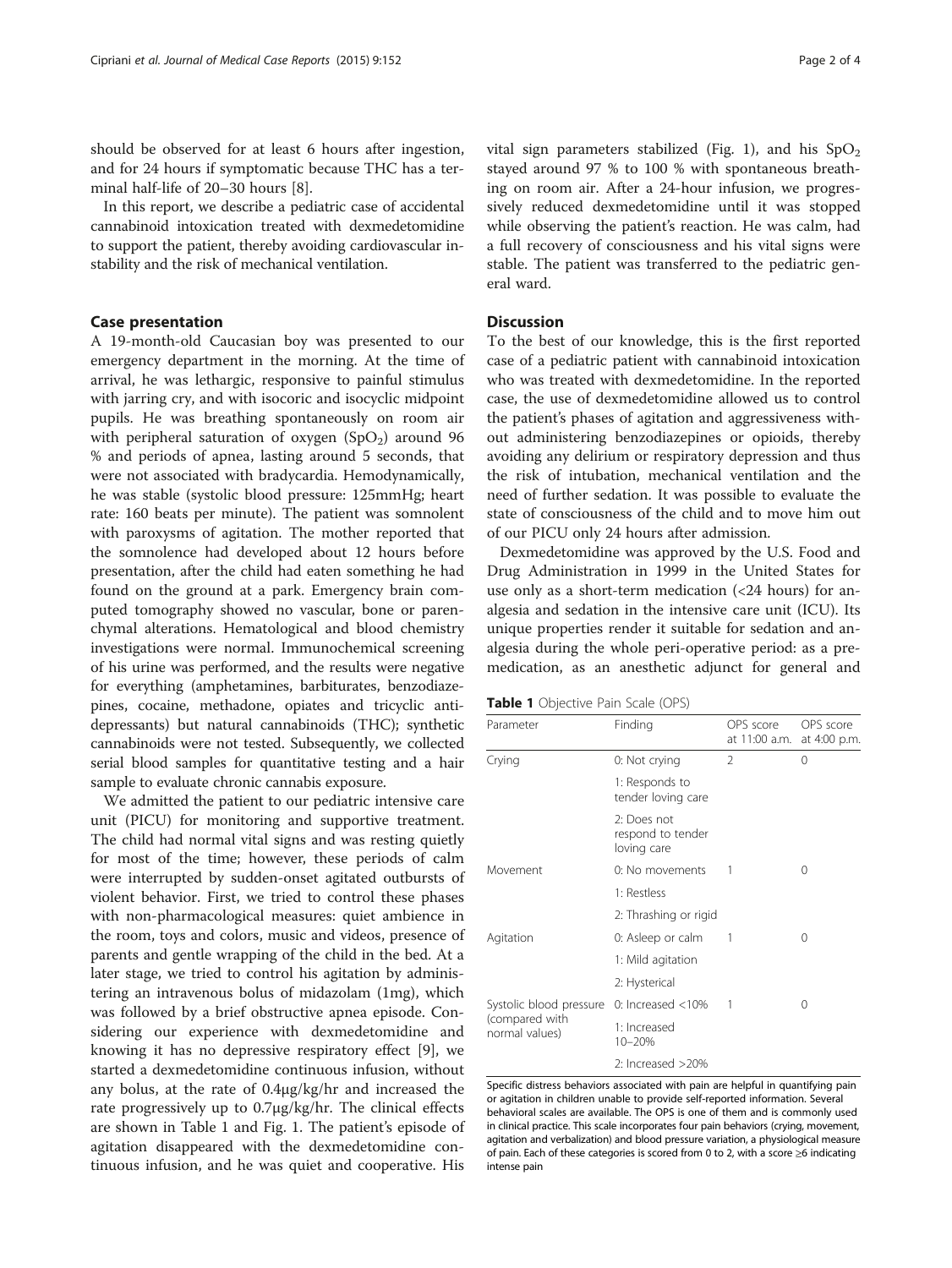<span id="page-2-0"></span>

regional anesthesia and as a post-operative sedative and analgesic. It is widely used in the pediatric setting for sedation in ICU, as an analgesic after surgery, in burn patients who are inadequately sedated with opioids or benzodiazepines, for sedation in both non-invasive (i.e., infants diagnostic radiologic procedures) and invasive (i.e., placement of central venous lines, bronchoscopy, laryngoscopy, cardiac catheterization) procedures, in the post-anesthesia care unit to decrease the incidence of agitation, and to perform awake craniotomies [\[10](#page-3-0)].

Dexmedetomidine is an imidazole compound and a highly selective  $\alpha_2$ -adrenergic receptor agonist. These receptors are pre- and post-synaptic. Through a negative feedback mechanism, pre-synaptic  $\alpha_2$ -adrenergic receptors inhibit the release of norepinephrine, terminating the propagation of pain signals.

Dexmedetomidine has sedative and analgesic properties. Both supraspinal and spinal sites modulate the transmission of nociceptive signals in the central nervous system, and even peripheral  $α_2$ -adrenergic receptors may mediate anti-nociception. At the spinal level, dexmedetomidine produces its analgesic effects by acting on the  $\alpha_2$ -adrenergic receptors in the dorsal horns of the spinal cord; thus, the drug inhibits the firing of nociceptive neurons and modulates the release of substance P. Dexmedetomidine acts even at a central level. The locus coeruleus is an important modulator of vigilance and nociceptive neurotransmission and has a high density of  $\alpha_2$ -adrenergic receptors; therefore, the major sedative, anxiolytic and even anti-nociceptive effects of dexmedetomidine result primarily from its activity on this site.

The sedation produced by dexmedetomidine is different from that produced by GABAergic drugs (benzodiazepines and propofol). Patients receiving dexmedetomidine infusions have been described as being very easy to wake up and having the ability to follow commands and cooperate; undisturbed, patients were noted to fall asleep right away. This is called "cooperative sedation" [\[11\]](#page-3-0). Moreover, the  $\alpha_2$ -adrenergic agonists also act through the endogenous sleep-promoting pathways to exert their sedative effect [[12](#page-3-0)]. There is no respiratory depression and limited cardiovascular effects, providing wide safety margins.

The half-life of dexmedetomidine is around 2 hours, with a rapid distribution phase and a half-life of distribution of approximately 6 minutes. No significant sex- or age-based differences in the pharmacokinetic profile have been reported, even in patients with renal failure. Therefore, dexmedetomidine does not tend to accumulate, in contrast to other agents, such as benzodiazepines and opioids, which may have an unpredictable and prolonged duration of action, especially in critically ill patients [\[13](#page-3-0)].

Post-synaptic activation of  $\alpha_2$ -adrenergic receptors in the central nervous system inhibits sympathetic activity and thus can cause bradycardia and hypotension. Usually, these temporary effects are successfully treated with atropine or ephedrine and volume infusions. Often, they occur during or briefly after the loading dose; thus, they can be reduced by omitting or reducing it. Additionally, hypertension may occur during the loading dose or with high infusion rates [\[14\]](#page-3-0).

Several studies showed that dexmedetomidine might enhance patient safety and comfort in long-term sedation. It reduced the incidence of coma and delirium compared with lorazepam [\[15\]](#page-3-0); it reduced duration of mechanical ventilation and delirium; and, compared with